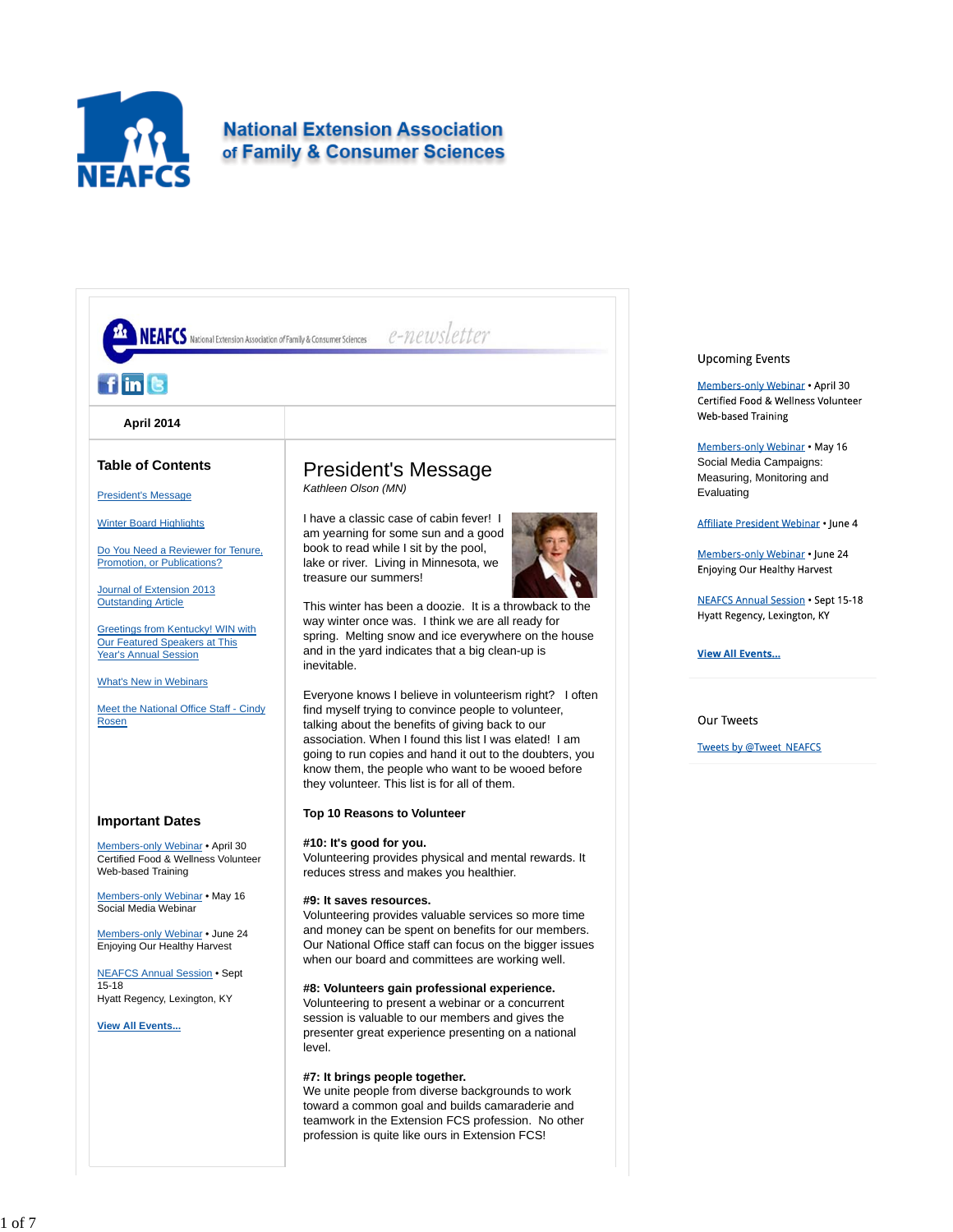**National Extension Association of Family & Consumer Science** 20423 State Road 7 Suite F6-491 Boca Raton, FL 33498 (561) 477-8100 jody@neafcs.org

## **#6: It promotes personal growth.**

Meeting and working together with our peers from all over the country is fun and we learn from each other, personally as well as professionally.

## **#5: Volunteering strengthens our association.**

All of us working together is what makes OUR association the best that it can be.

#### **#4: You learn a lot.**

It is a chance to discover hidden talents that may change your self worth, or give you needed skills for your next professional or volunteer role. You can learn more about the functions and operation of our association.

#### **#3: You get a chance to give back.**

If you have received awards, presented a session at Annual Session or a webinar, gained from the professional development opportunities offered, now it is time to give back.

## **#2: Volunteering encourages civic responsibility.**

Service through committee work, board work, reviewing proposals, judging awards are an investment in our association and the work you believe in.

#### **#1: You make a difference. Every person counts!**

In NEAFCS, we couldn't exist without volunteers. They are the best people in the world! In fact, they are the ones who make the magic happen!

Kathleen Olson

KathleenA.Olson

*P.S. Look for the magic wand in this newsletter. The first 3 members to email me at kaolson@umn.edu with the exact location of the wand will qualify for a chance to be placed in a drawing to qualify for a free Annual Session registration, drawn in August; this contest runs October through August to increase newsletter readership.*



**Winter Board Meeting Highlights** *Rhea Bentley (GA), Secretary*



The NEAFCS board met January 14-16, 2014 in Lexington, Kentucky, the host site for the 2014 Annual Session. During the first morning, the board spent time getting acquainted. The afternoon was spent with the Kentucky Annual Session planning committee. The Kentucky Affiliate

shared what it has planned for September. A few highlights are a visit to the horse park for the Welcome event. For first timers, there will be an agri-tourism experience at Talon Vineyards. There are 25 options for in-depth sessions including the following program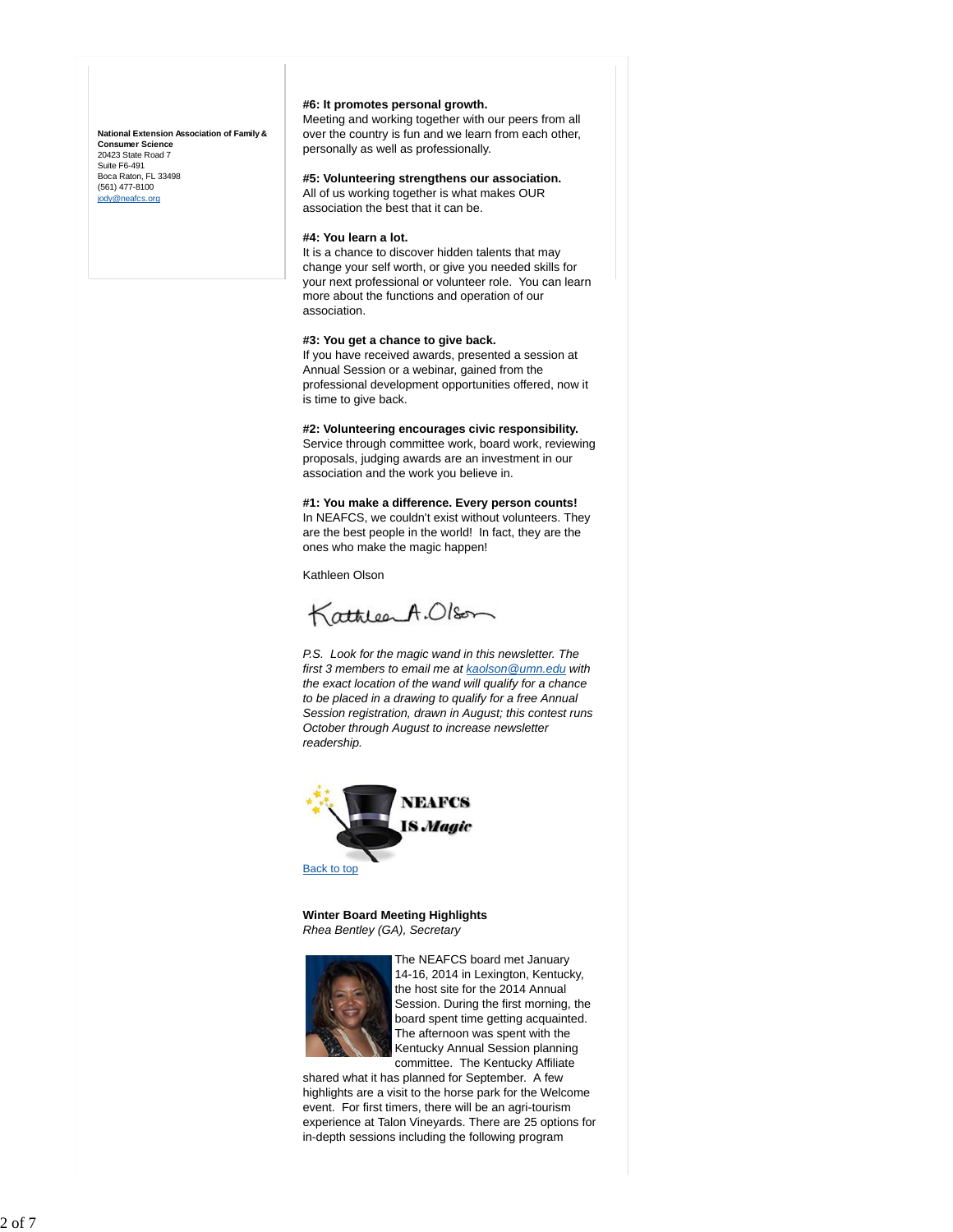tracks: nutrition, local foods, aging, health, community development, financial management, technology, value added products, textiles-marketing and design, textiles-fiber arts.

The board participated in s Strengthfinder's workshop presented by Rose Fisher Merkowitz and Rebecca Nesbit, from the Ohio Cooperative Extension service. The board had the opportunity to explore their strengths and learn how they can work with others for the betterment of the organization. This was an enlightening experience for the board members.

Christine Kniep, Chair of the Board Structure Ad-hoc Committee, joined the board meeting via conference call to present the committee's recommendations and lead discussion. The committee's recommendation was to cut the four Regional Director positions and to add one Vice President position. This would result in a reduction of board members by three. The following items were asked to be investigated further by the committee:

- Detailed economic analysis
- Reaction from the regions
- Investigate how regions align
- Annual session and regional awards impacted

It was suggested to have a forum at Annual Session.

Dr. James Henderson, UK Extension Director, greeted the group and shared his enthusiasm and support for the upcoming Annual Session in Kentucky. President Kathleen Olson conveyed NEAFCS' appreciation of the administration's support.

The NEAFCS National Office staff presented a tutorial on how to use certain features of the NEAFCS website. Of focus was how to use the online committee functions to facilitate team collaboration.

The board discussed future locations for the Annual Session. The 2015 Annual Session will be at the Greenbrier Resort in White Sulphur Springs, West Virginia. Montana is a potential location for 2016, and Nebraska is considering hosting the 2017 Annual Session.

It was a busy three days, and your NEAFCS board thanks you for the opportunity to serve you.

#### Back to top

### **Do You Need a Reviewer for Promotion, Tenure, or Publications?**

*Susan Cosgrove (MS)*, *Vice-President for Member Resources*



Are you preparing a packet for promotion? Perhaps you are developing new publications. In either situation, you may need reviewers. Did you know that we have a very extensive list of **NEAFCS External Reviewers for Promotion & Tenure and Publications** online under Links and Resources on the Member

Resources tab? http://bit.ly/1hlssBb

Roxie Dinstel of Alaska maintains this list. We appreciate her time and efforts devoted to this task. The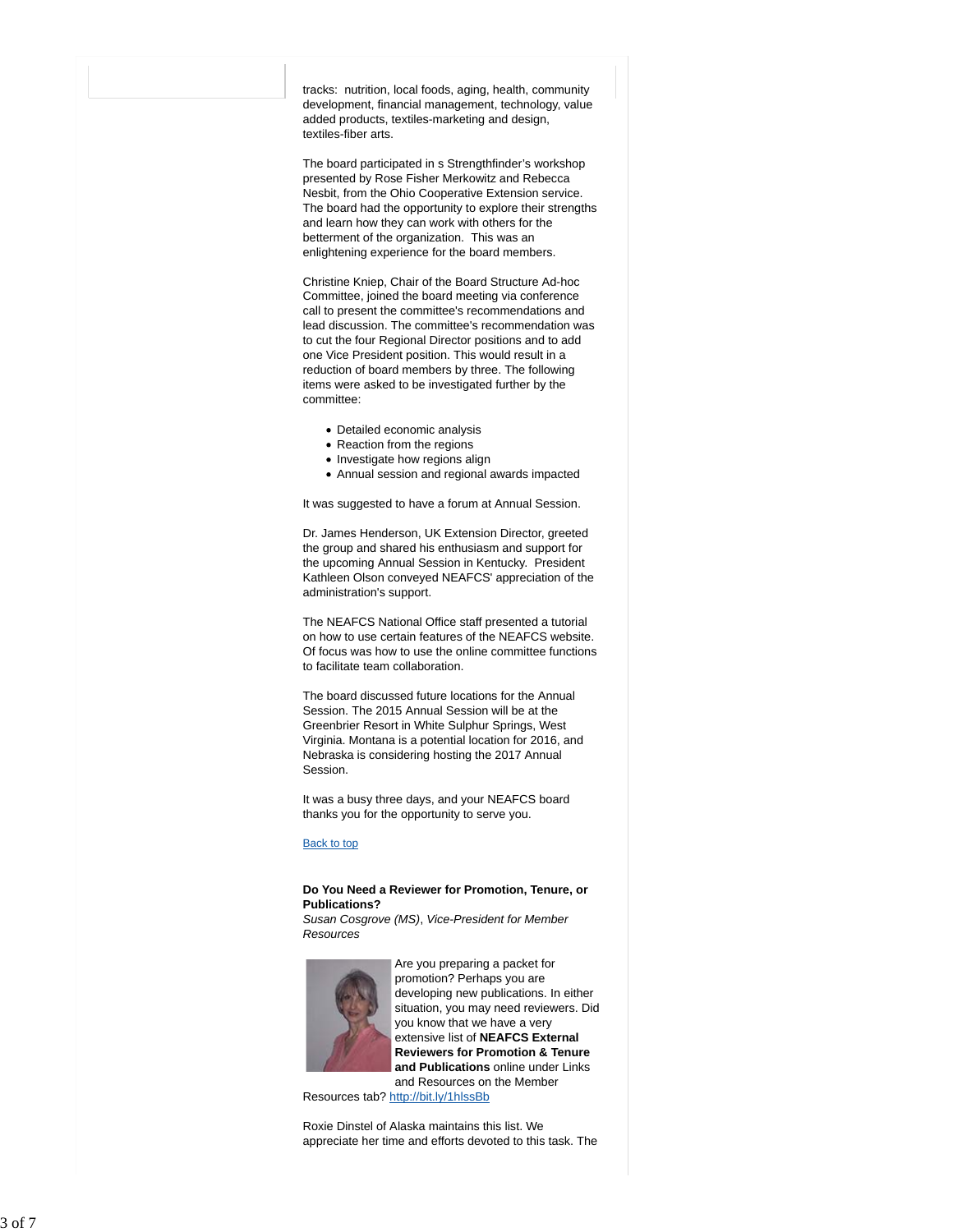2014 revised list is now available with 75 NEAFCS members volunteering as reviewers. Thanks to each member who is serving as a reviewer!

External peer reviewers must be qualified to evaluate promotion and tenure candidates and must be at or above the rank to which the candidates aspire. The list specifies the reviewer's title, description or tenure/permanent status process, rank, area of expertise and availability to peer review extension publications. This will help those seeking a reviewer determine who will best meet their needs.

This is a valuable NEAFCS member benefit if you need a reviewer *or* if you *serve* as a reviewer. Please check this out and take advantage of this resource.

#### Back to top

#### **Journal of Extension 2013 Outstanding Feature Article**

*Luann Boyer (CO), JOE Representative*

As part of its 50-year anniversary celebration, the *Journal of Extension (JOE)* has awarded the 2013 Outstanding Feature Award to the authors of "A National Perspective on the Current Evaluation Activities in Extension." Authors are Alexa Lamm, Glenn Israel and David Diehl, all of University of Florida, Gainesville. In addition to the recognition, the team received a \$500 cash award.

Reviewers representing each of the Extension professional associations rated all feature articles published in 2013 J*ournal of Extension* issues. Christine Kniep of Wisconsin was the reviewer representing NEAFCS. Criteria included whether the article expanded or updated Extension practitioners' research and knowledge base. Reviewers also considered the articles' usefulness; whether it was based on valid and reliable information, documentation or sound concepts withy a clear focus; and implications for a wide audience of Extension professionals. In addition, reviewers evaluated the articles on readability, such as capturing and holding the readers' attention, and whether the authors used easy-to-understand language.

There were many positive comments by reviewers as the selected article addressed one of the critical issues of Extension programming nationwide. Reviewer Stephen Brown, district agriculture agent at the University of Alaska Fairbanks summed it up with "I thought it was an excellent article because it addressed an important issue fundamental to all of Extension, regardless of subject matter discipline. An issue we all wrestle with is the tendency to evaluate and report participants' reactions to individual programs rather than documenting long-term behavior changes."

The *Journal of Extension,* with the first issue being Spring 1963 *,* celebrated 50 years this past year and implemented this Feature Article award to recognize the outstanding articles submitted by Extension professionals. While *JOE* has evolved throughout those 50 years, the feature article has been a mainstay of the publication from the beginning.

Visit www.joe.org/joe/2013february/a1.php to read the 2013 outstanding feature article.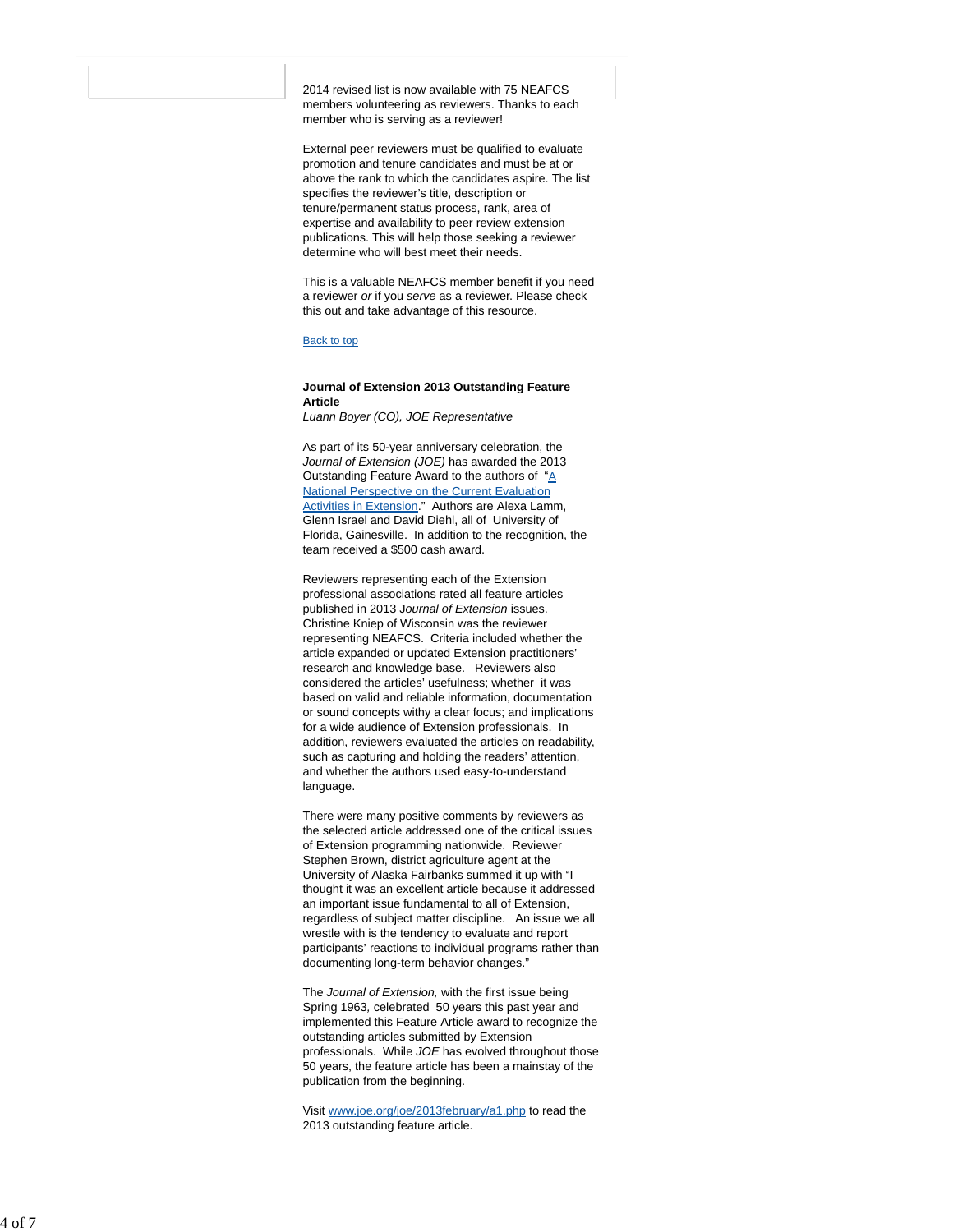#### Back to top

## **WIN With Featured Speakers At Annual Session** *NEAFCS Kentucky Affiliate*

Two outstanding keynote presentations will highlight the 2014 Annual Session in Kentucky. Our opening session speaker will feature Jon Gordon. Mr. Gordon's engaging talks and principles have influenced numerous leaders and teams in education, healthcare, business, and sports. Jon speaks on leadership and teamwork topics based on his best-selling books. The University of Kentucky Family and Consumer Sciences Extension Program utilized his leadership book *The Energy Bus* for a common reading experience across Kentucky in 2012. In *The Energy Bus*, Jon presents a powerful roadmap to overcome common life and work obstacles and bring out the best in yourself and your team. Whether you are a leader looking to build a positive culture, a manager trying to energize and engage your team, or someone who desires to enhance your productivity and performance, this keynote will help you create more success and enjoy the ride of your life. His clients include The Atlanta Falcons, Campbell Soup, Ritz Carlton Hotels, Denver Public Schools and many more.

During our Wednesday General Session, Mark D. Birdwhistell will be featured. Mr. Birdwhistell currently serves as Vice President for Administration and External Affairs for the University of Kentucky HealthCare. In this capacity he represents UK HealthCare at the local, state, and national levels, and serves as a national speaker on health care policy and Medicaid reform efforts. He has over thirty years' experience in healthcare, with specific expertise in Medicaid policy. Health education is important to the programming efforts of all Extension personnel, whether it be through nutrition education, financial concerns, or nurturing families. Mr. Birdwhistell will **SHOW** us how to **PLACE** the latest healthcare information in a format that will be beneficial to us as Extension Educators.

### **WIN, PLACE, SHOW** with NEAFCS!

#### Back to top

#### **What's New in Webinars**

*Sonja Koukel, PhD (NM), Vice President for Professional Development*



Greetings from the Professional Development Webinar Subcommittee! We continue to receive a great deal of positive feedback from members regarding the monthly FREE webinars. Hopefully you have been able to attend some of the recent presentations such as the March offering, *The Increasing Importance of Content & Strategy: Lessons Learned*

*from Two Extension Social Media Campaigns* presented by Jamie Seger (OH). This webinar was such a hit that members asked to have Jamie back to expand on the topic. We are happy to announce that on May 16 (1:00 PM EDT) Jamie will continue sharing her knowledge and  $\hat{p}$  experiences with social media campaigns and methods of tracking and evaluating the outreach as presented in the March webinar. Joining Jamie will be Sarah Baughman, who specializes in social media and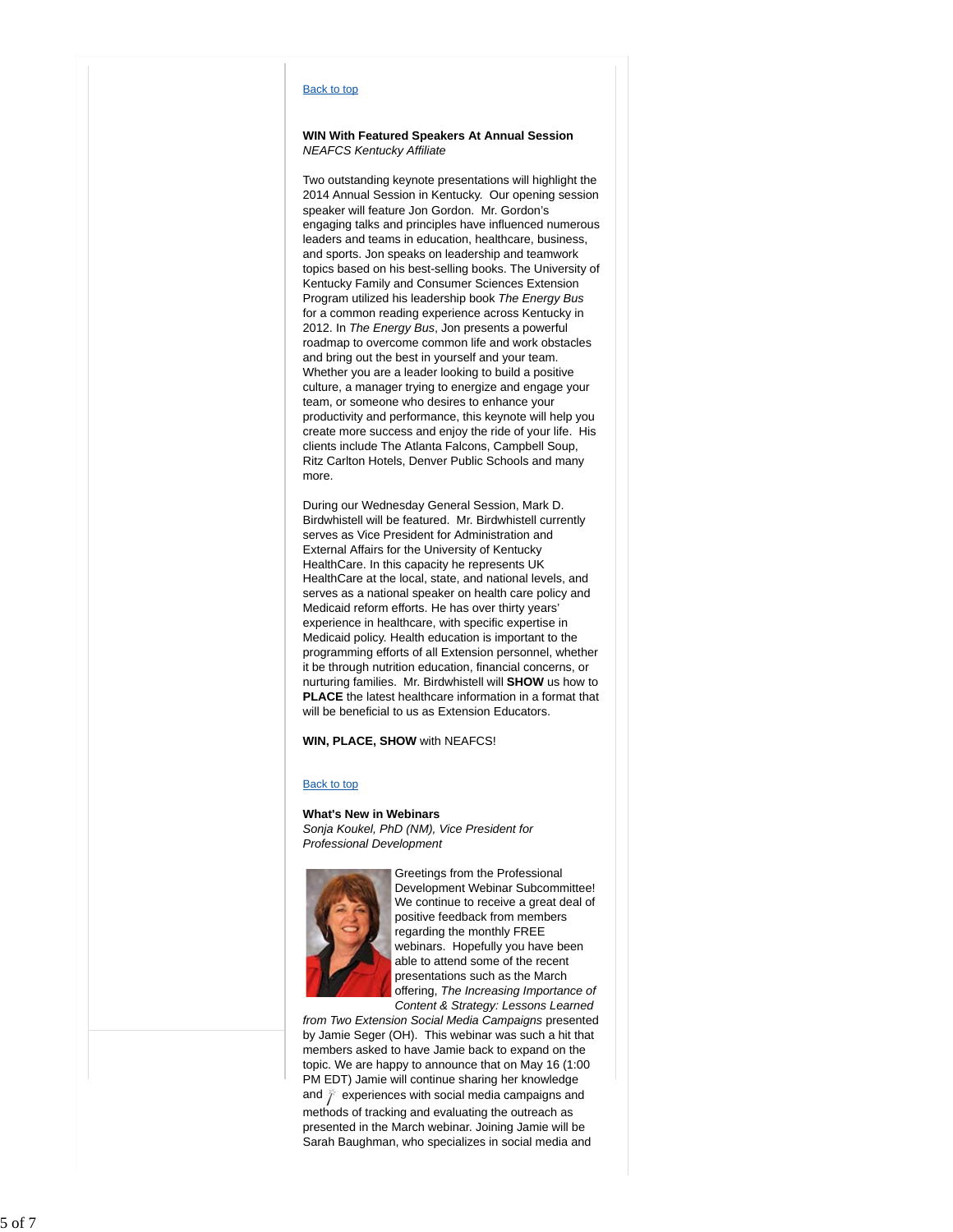web statistics and analysis at eXtension. If you were unable to participate in the March webinar, visit the NEAFCS website and log in as a member to access the archived recording.

Be sure to register for the April 30 (2:00 PM EDT) webinar, *Certified Food & Wellness Volunteer Web-based Training,* with Lynn James (PA) and a team from Penn State. This program offers formal certification training in a cost-effective manner using Adobe presenter and a web-based course content system. Register by visiting the NEAFCS home page.

June will be here before you know it. Watch your email for more information on the scheduled June 24 (2:00 PM EDT) webinar, *Enjoying Our Healthy Harvest*, with Glenda Hyde (OR) and Stephanie Russell (OR).

I will conclude this article with a BIG Thank You to the Webinar Subcommittee members who work to make these presentations possible. Leif Albertson (AK), Chair, and Julia Zee (HI), Chair-Elect, do the legwork – contacting the speakers, setting schedules with the National Office, overseeing the program delivery and, occasionally, serving as hosts. Members who have stepped up to host recent webinars include Julie Cascio (AK), Joy Dugan (IN), Vicki Hayman (WY), Gisele Jefferson (CO), and Joanne Kinsey (NJ). Thank you all!

If you are interested in joining the subcommittee, find us online under "Member Resources."

Want to present a webinar? Find the online application at http://www.neafcs.org/webinar-proposal .

### Back to top

**Meet the National Office Staff** *Cindy Rosen (FL), NEAFCS Conference Planner*



Meet Cindy Rosen, NEAFCS Conference Planner. She is also the VP Operations for The Association Source, LLC, the NEAFCS management company. She came on board with The Association Source in 2010 after 25 years in hotel and travel management. She has been working with the NEAFCS 2014 and 2015

Annual Session teams on contract negotiations, space planning, food and beverage orders, and more.

Cindy also oversees social media marketing programs for The Association Source clients. She has developed and instructed numerous webinars on how to use social media to engage audiences and produce results. She is author of *Think Tank*, a well-followed blog written to provoke thought; to encourage discussion; to share quizzical moments; and to engage readers in a dialogue during which both author and reader are the better for having participated.

Prior to joining The Association Source, Cindy worked for Renaissance Hotels & Resorts, Starwood Hotels & Resorts, PHM Hospitality Management, B.F. Saul Hotel Division, Wyndham International, and Hilton Hotels. She held the positions of Director of Sales & Marketing, Regional Director of Sales, Director of Revenue Management, Director of Revenue Management & Product Development. She has a bachelor's in Hotel, Restaurant, and Travel Management, a bachelor's in English, and a master's in English.